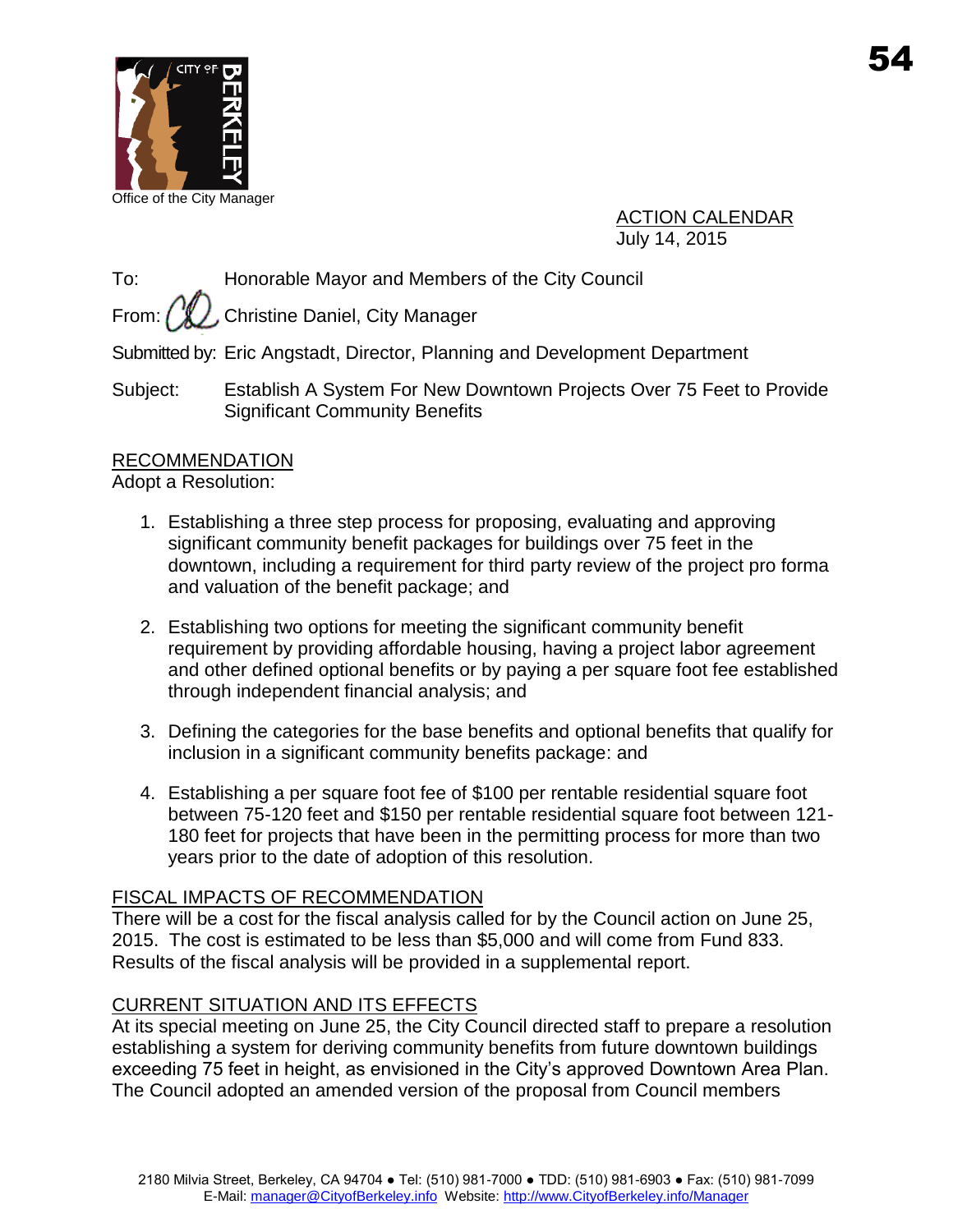Droste and Moore (Attachment 2) adding a request to consult with the Alameda Building Trades Council on language for the project labor agreement (PLA) and an analysis of the per square foot fees in the proposal. Staff will provide the fee analysis in a supplemental report. Staff will consult with the Trades Council on PLA language at the appropriate time as projects move forward.

The resolution (attachment 1) responds to the City Council direction. The resolution includes language staff recommends to allow for an applicant to propose equivalent benefits if they feel any part of the resolution may conflict with other laws or constitutional rights.

## BACKGROUND

In March 2015 the Zoning Adjustments Board (ZAB) asked the City Council to provide direction on what constituted "Significant Community Benefits" following several discussions at ZAB earlier this year. The City Council discussed the item at meetings on April 7, 2015, May 5, 2015 and June 25, 2015. The requirement for buildings above 75 feet to provide significant community benefits is part of the Berkeley Municipal Code Chapter 23E.68 C-DMU Downtown Mixed Use District Provisions. Specifically, the language on significant community benefits comes from Section 23E.68.090 Findings in paragraph E.

## ENVIRONMENTAL SUSTAINABILITY

The menu of optional community benefits from which applicants can choose include several sustainable options including, higher green building standards, multiple water conservation and re-use options, waste diversion and GreenTRIP certification.

## RATIONALE FOR RECOMMENDATION

Adoption of the proposed resolution would execute the direction of the City Council at its June 25 Special meeting.

#### ALTERNATIVE ACTIONS CONSIDERED None.

CONTACT PERSON

Eric Angstadt, Director, Planning and Development Department, 981-7401

## Attachments:

- 1. Resolution
- 2. Droste-Moore proposal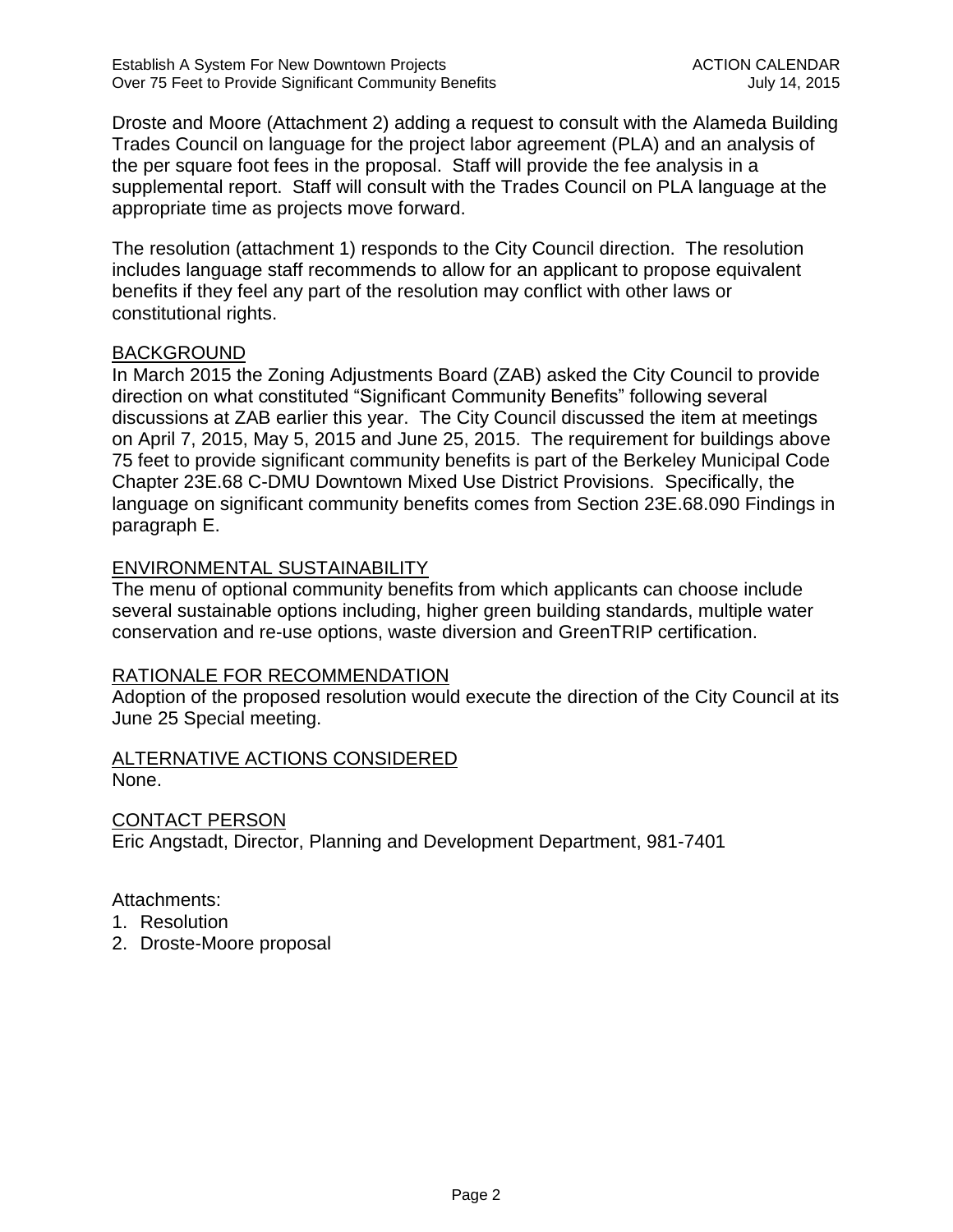## RESOLUTION NO. ##,### - N.S.

ESTABLISHING A PROCESS AND STANDARDS FOR EVALUATING "SIGNIFICANT COMMUNITY BENEFIT" PACKAGES FOR BUILDINGS OVER 75 FEET IN THE DOWNTOWN

WHEREAS, Berkeley Municipal Code Section 23E.68.090.E provides:

E. In order to approve a Use Permit for buildings over 75 feet in height under Section 23E.68.070.B, the Board must find that the project will provide significant community benefits, either directly or by providing funding for such benefits to the satisfaction of the City, beyond what would otherwise be required by the City. These may include, but are not limited to: affordable housing, supportive social services, green features, open space, transportation demand management features, job training, and/or employment opportunities. The applicable public benefit requirements of this Chapter shall be included as conditions of approval and the owner shall enter into a written agreement that shall be binding on all successors in interest;

#### and

WHEREAS, the Zoning Adjustments Board has requested the Council to provide direction as to how it should evaluate significant community benefit proposals under Section 23E.68.090.E; and

WHEREAS, the Council has considered this request.

NOW THEREFORE, BE IT RESOLVED, by the Council of the City of Berkeley as follows:

- A. General Principles
	- 1. Entitlements for developments of buildings over 75' in the Downtown result in added value to the project developer and such additional value should be shared with the community.
	- 2. "Significant community benefits" shall be defined as follows:

A significant community benefit is defined as a contribution to the broader community, either physically constructed or a monetary contribution to the City, made by projects above 75 feet in the C-DMU district in order to satisfy the significant community benefits policy in BMC 23E.68.090E. The value of the community benefit will be determined based on a portion of the increased value. The portion attributable to community benefits must not result in project infeasibility.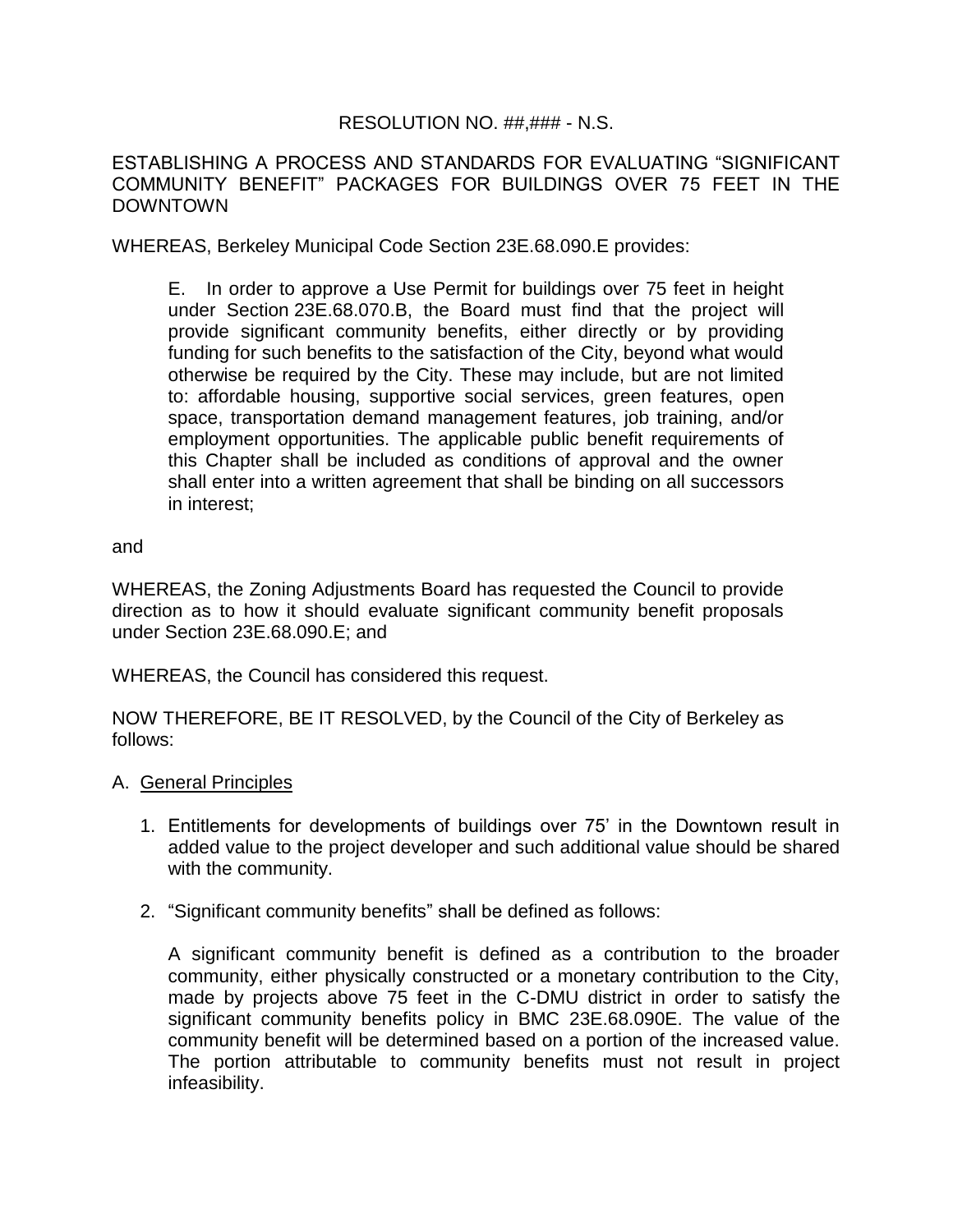3. Project developers should address the detriment created by the project on nonprofits which serve the Berkeley community.

## B. Application

The initial permit application for a building over 75' in the Downtown must include a proposed package of significant community benefits, with a total value based on the policy set forth below. The University of California has voluntarily agreed to comply with the policies of the Downtown Area Plan. Therefore the University should comply with this significant community benefits policy.

The application shall include a *pro forma* showing pre-development, soft, and hard cost estimates, as well as the projected rate of return the applicant expects the project to generate, based on revenues (sales price or rental income stream) anticipated once the project is completed. This analysis shall cover two scenarios: (1) a base case building of 75' or less; and (2) a high-rise building over 75'. This analysis shall reflect trends in rental income in determining the dollar range of benefits the City could reasonably request. The total value of benefits must bear a reasonable relationship to the value generated by the project.

In addition the applicant shall attempt to provide an estimate of the costs of the proposed benefits or fee package in order for the City to evaluate independently whether the benefits package is adequate in proportion to the value of the additional height (as the Downtown Area Plan requires), and whether the project can achieve a reasonable rate of return while providing the significant community benefits proposed.

The financial information will be reviewed by an independent consultant selected by the City and paid for by the applicant. If necessary, the consultant may require additional information from the applicant in order to clarify assumptions included in the original cost/benefit assessment. The findings of the independent economic analysis will be presented to the Zoning Adjustments Board.

## C. Significant Community Benefit Options

- 1. Except as set forth in paragraph 2, an applicant for a building over 75' shall propose a significant community benefits package that satisfies the criteria of either Option A or Option B, below.
- 2. Projects Already in the Permitting Process. For projects that have been in the zoning review permit process for more than two years prior to June 25, 2015, significant community benefits shall consist of the following:
	- a. Payment of \$100 per square foot for all rentable residential square footage between 75'–120'; and
	- b. Payment of \$150 per square foot for all rentable residential square footage between 121-180'.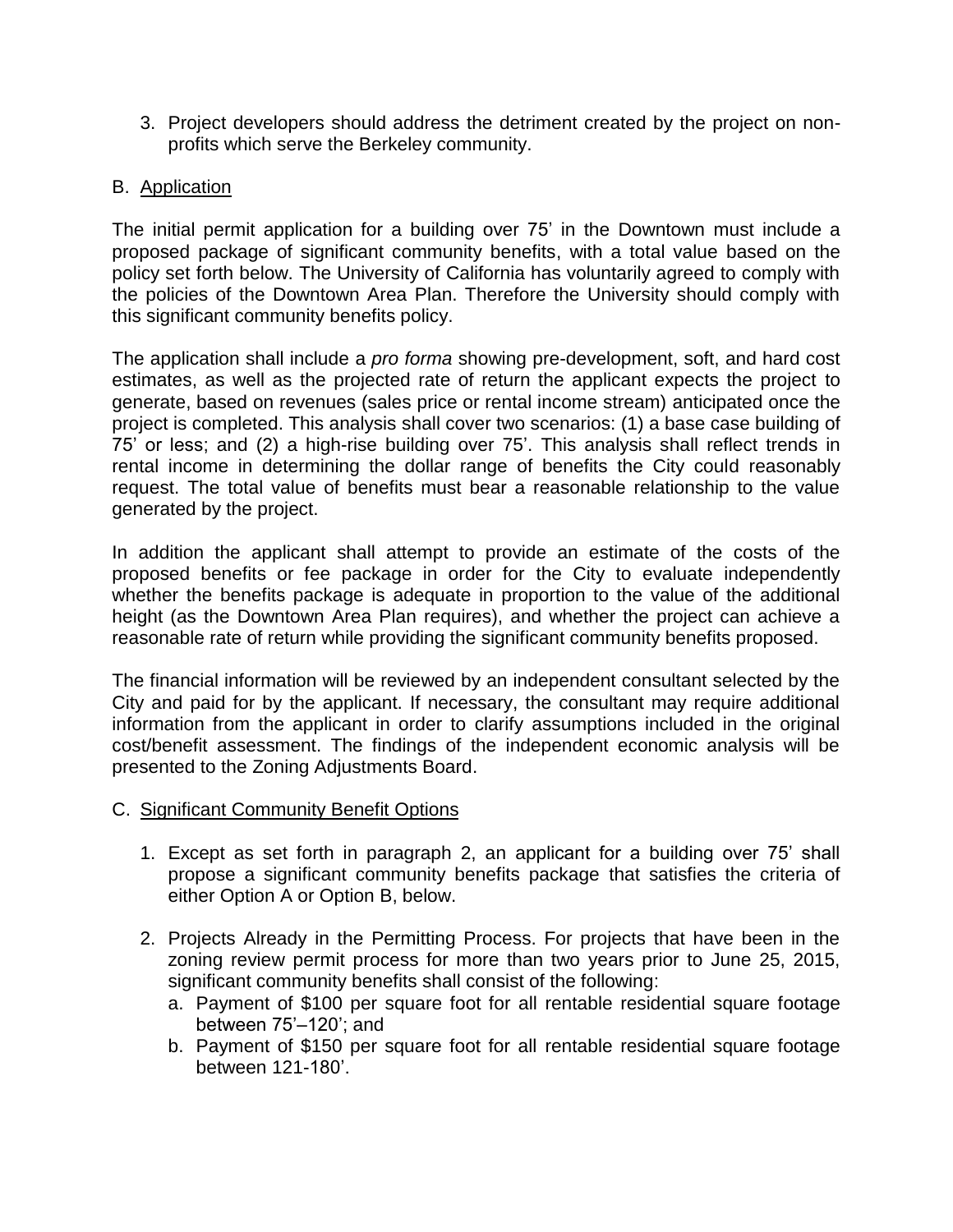Alternatively, such projects may propose benefits of an equivalent value, subject to evaluation by the Zoning Adjustments Board as set forth below.

- 3. Option A: Affordable Housing, Labor, and Other Benefits. Significant community benefits under Option A shall include: (a) an additional affordable housing benefit that exceeds the existing requirements for all projects in the City; (b) a Project Labor Agreement (PLA); and (c) at least 1 other category of significant community benefits depending on the total value of the public benefits that the City determines the project can reasonably bear. In order to incentivize the immediate production of community benefits, developers may provide 90% of that predetermined total value (minus the labor credit) if they complete the community benefits prior to/concurrent with a certificate of occupancy.
- 4. Option B: Square Footage Flat Fee. Significant community benefits under Option B shall include: (a) a PLA; and (b) a per square foot fee determined by an independent financial consultant that would capture the highest reasonable value while maintaining financial feasibility of the project. Such fees would be paid into a City fund that is restricted to providing the community benefits specified in this Resolution.
- 5. Under both Options A and B, a PLA shall entitle the applicant to a credit of 5% of the construction cost of the project against the total fee.
- 6. The community benefit categories are as follows.

## **Base Benefits**

- a. Affordable Housing. Either (1) additional on-site affordable housing that exceeds standard requirements; or (2) affordable housing fees that exceed standard City requirements.
- b. Labor Requirements. In addition to agreeing to enter into a Project Labor Agreement, applicants would be required to sign an agreement stating that no less than 20% of the project's construction workers be Berkeley or Green Corridor/Alameda County residents, with priority in that order.

## Additional Community Benefit

- a. Arts and Culture. On-site or off-site benefits for arts and culture, including publically accessible art or performance space or an in-lieu fee to the Public Art Fund.
- b. Street and Open Space Requirements (SOSIP). Additional funding for SOSIP beyond what is currently required by law, or construction of SOSIP or similar/updated projects approved by the City, which can include, but are not limited to: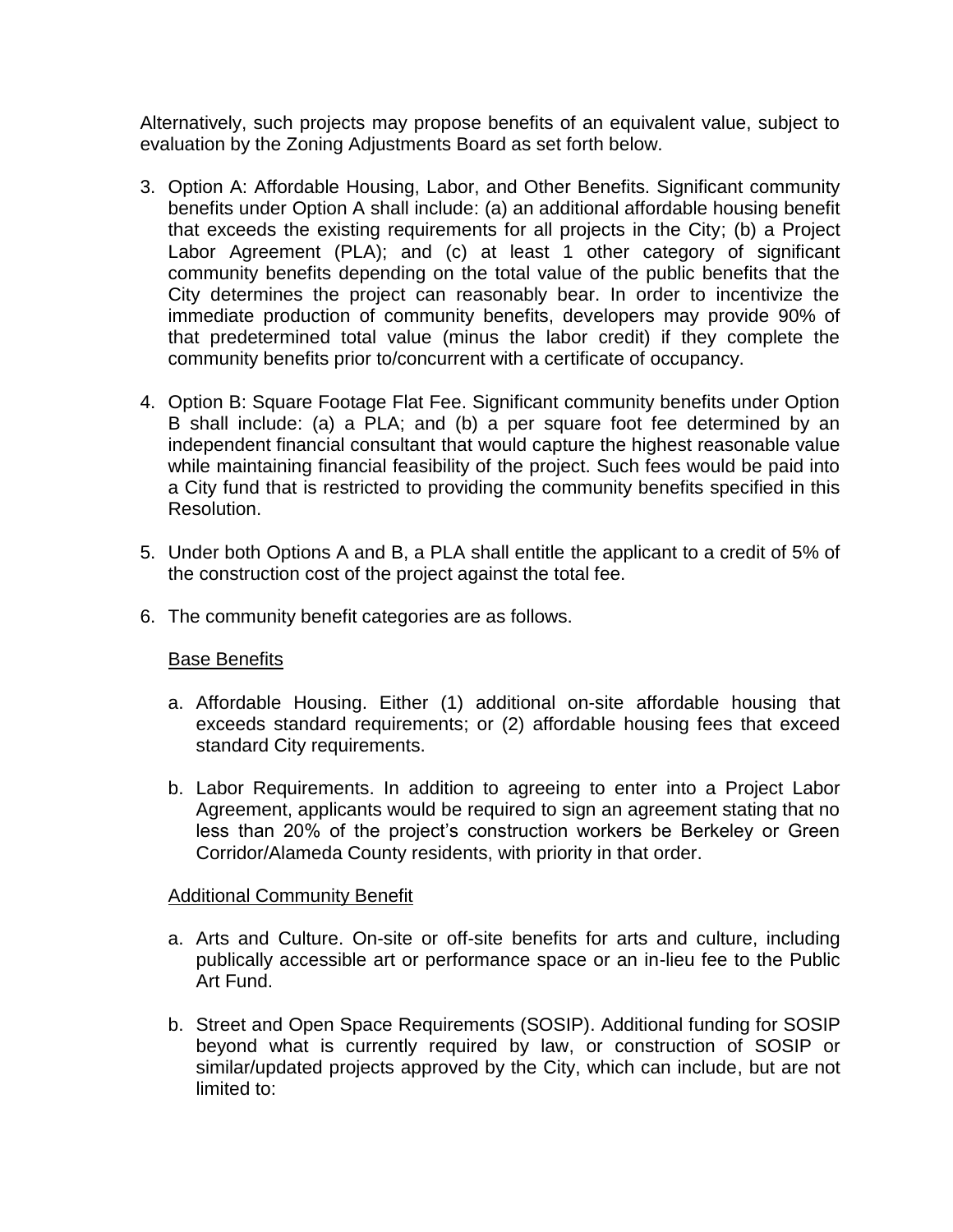- Improving bicycle networks
- Permeable street paving
- Tree plantings
- Pedestrian amenities
- Transportation mitigations
- c. Sustainable Development. Environmentally friendly community benefits beyond what is currently required, such as, but not limited to:
	- Higher green building standards
	- Water and wastewater infrastructure repair and reinvestment
	- On-site gray water infrastructure
	- Waste diversion
	- Rainwater re-use
	- GreenTRIP certification<sup>1</sup>
- d. Restoration of Historic Civic Center Buildings. Contributions to the restoration of Old City Hall and/or the Veterans Memorial Hall. Such contributions could be used for other listed community benefits in the event the City determines that restoration of one or both of these buildings is not likely within the foreseeable future.
- e. Supportive Social Services. Contributions to supportive social services which may include, but are not limited to::
	- Funding for the Housing Crisis Resolution Center (HCRC) or the Downtown Drop-In Center
	- Public restrooms
	- Funding for non-profit organizations serving Berkeley's youth
- 7. Alternate Community Benefits Proposals. In the event an applicant believes that compliance with the foregoing community benefits standards would violate any state or federal law or constitutional provision, an applicant may make an alternative proposal.

## D. Evaluation Process

 $\overline{a}$ 

The Zoning Adjustments Board will review the community benefits package proposed by the applicant to determine whether to accept the benefits package, reject it, or propose modifications. Once the Zoning Adjustments Board approves the community benefits package, the Board can make the finding required by Section 23E.68.090.E.

## E. Community Benefits Agreement

All significant community benefits agreed to by the applicant and approved by the City shall be included as Conditions of Approval, and shall be reflected in a community

<sup>1</sup> http://www.transformca.org/landing-page/greentrip-certification-program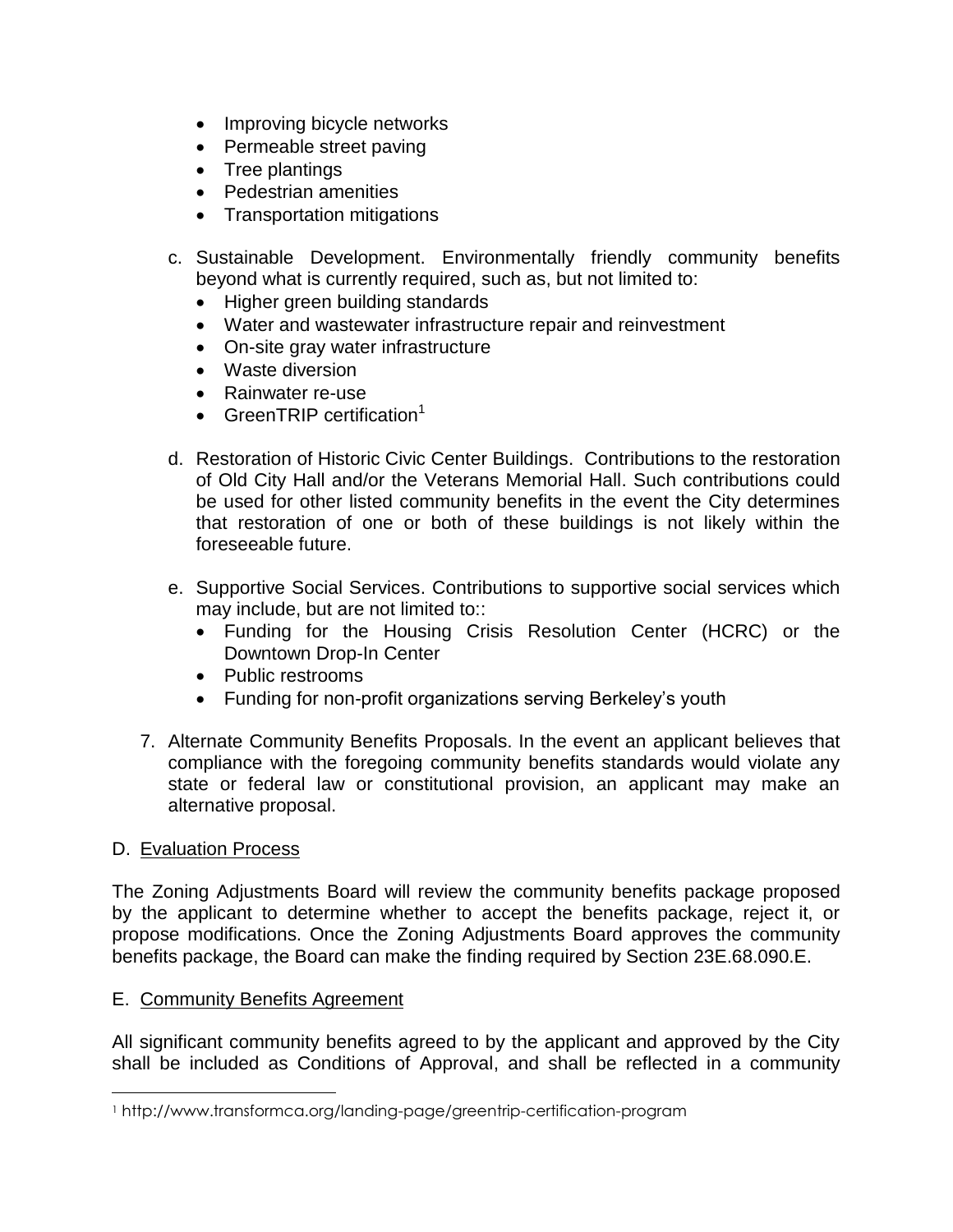benefits agreement and if necessary a notice of limitation, that shall must be fully executed and recorded against the property on which the project is located prior to issuance of a building permit, provided that any payments required by the community benefits agreement would not be due prior to issuance of a building permit, but would be prior to the issuance of a Certificate of Occupancy.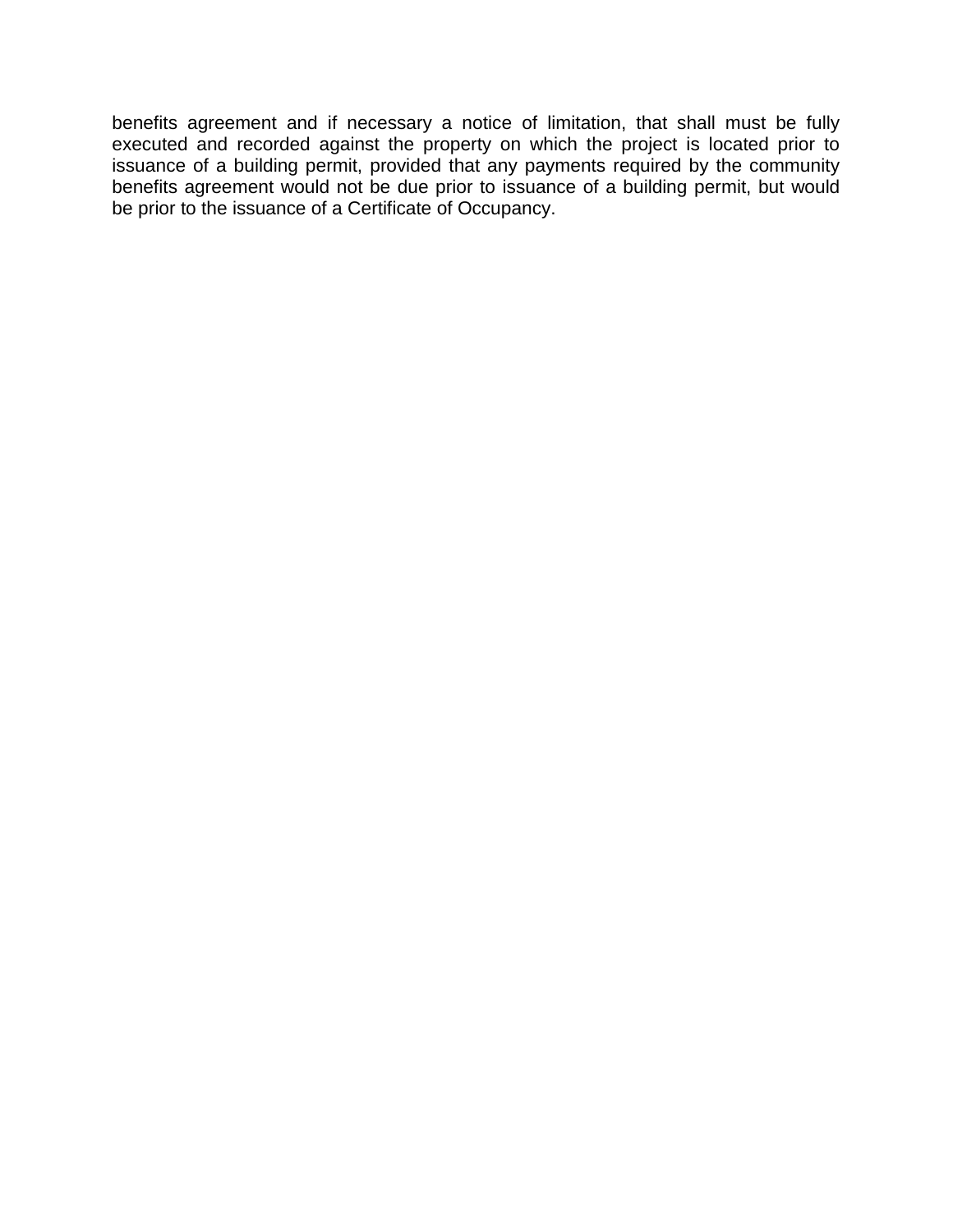To: Honorable Members of City Council

From: Councilmember Lori Droste and Councilmember Darryl Moore

Subject: Droste-Moore Compromise on Significant Community Benefits

#### **RECOMMENDATION**

Request the City Manager to draft a Council resolution establishing a system for new Downtown building projects over 75 feet to provide significant community benefits, based on the following principles:

- 1. Entitlements for developments of buildings over 75' in the Downtown result in added value to the project developer and such additional value should be shared with the community.
- 2. Significant community benefits are defined as follows:

A significant community benefit is defined as a contribution to the broader community, either physically constructed or a monetary contribution to the City, made by projects above 75 feet in the C-DMU district in order to satisfy the significant community benefits policy in BMC 23E.68.090E. The value of the community benefit will be determined based on a portion of the increased value. The portion attributable to community benefits must not result in project infeasibility.

**3.** Project developers should address the detriment created by the project on nonprofits which serve the Berkeley community.

## **Proposed Community Benefits Process**

#### **Step 1: Submit Application and Community Benefits Package**

When the applicant for one of the Downtown buildings proposes to exceed the 75' height limit submits the initial permit application to the City, it must include a proposed package of significant community benefits including value based on the policy set forth below. The University of California has voluntarily agreed to comply with the policies of the Downtown Area Plan. Therefore the University should comply with this significant community benefits policy.

#### **Significant Community Benefit Categories**

#### **Option A: Affordable Housing, Labor, and Other Benefits**

Applicants must provide an additional affordable housing benefit that exceeds the existing requirements for all projects in the City, a Project Labor Agreement (PLA) credit, and at least one (1) other category of significant community benefits depending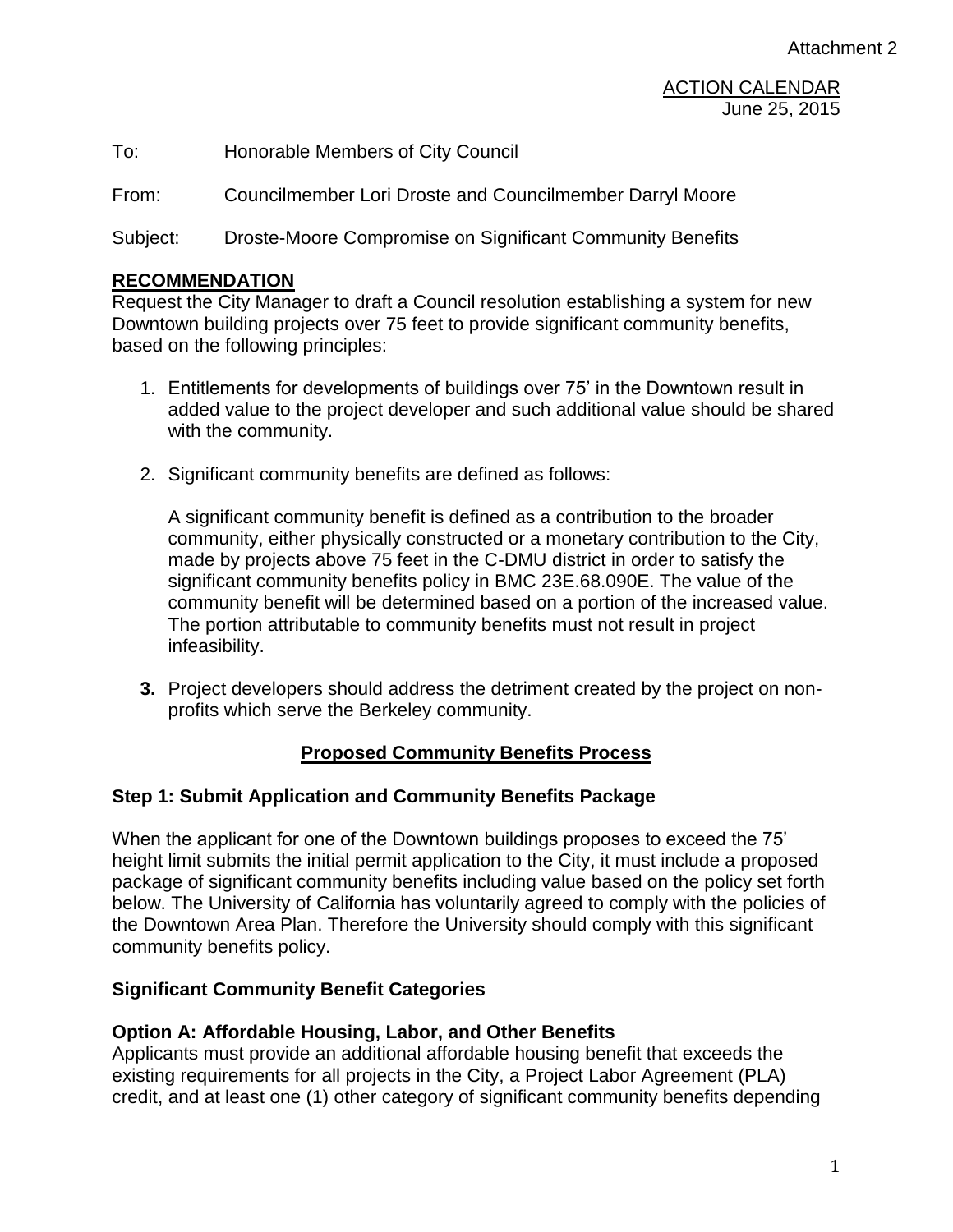on the total value of the public benefits that the City determines the project can reasonably bear. The applicant can propose an array of benefits as long as they are financially equivalent to what the city has determined the project can bear. In order to incentivize the immediate production of community benefits, developers provide 90% of that predetermined total value (minus the labor credit) if they complete the community benefits prior to/concurrent with a certificate of occupancy.

# OR

## **Option B: Square Footage Flat Fee**

Along with entering into a Project Labor Agreement, applicants can pay a "significant community benefits" per square footage fee predetermined by an independent financial consultant that would capture the highest reasonable value while maintaining financial feasibility of the project. The fees would be paid into a City fund that must follow the allocations specified in Option A, and a credit of 5% of the construction cost of the project for the Project Labor Agreement would be set off against the total fee.

## **Projects Already in the Permitting Process**

For projects that have been in the permit process for more than two years prior to June 25, 2015, the following process is appropriate:

- Square footage fees of \$100 per rentable residential square footage for the height between 75'–120' and
- Square footage fees of \$150 per rentable residential square footage for heights between 121-180'.

Projects that have been in the permit process for more than two years prior to June 25, 2015 will either pay the square footage fees outlined above or provide the benefits equivalent to that amount and proceed directly to Step 3: Analysis of Community Benefits Package. This proposal acknowledges the significant investment already undertaken by these projects in the absence of certain policy direction taken by the Council.

## **Option A Benefit Categories Base Benefits:**

## *Affordable Housing*

Additional on-site affordable housing that exceeds standard requirements (Option A) or affordable housing fees that exceed standard City requirements (Option B).

## *Labor Requirements*

In addition to agreeing to enter into a Project Labor Agreement, applicants would be required to sign an agreement stating that no less than 20% of the project's construction workers be Berkeley or Green Corridor/Alameda County residents, with priority in that order.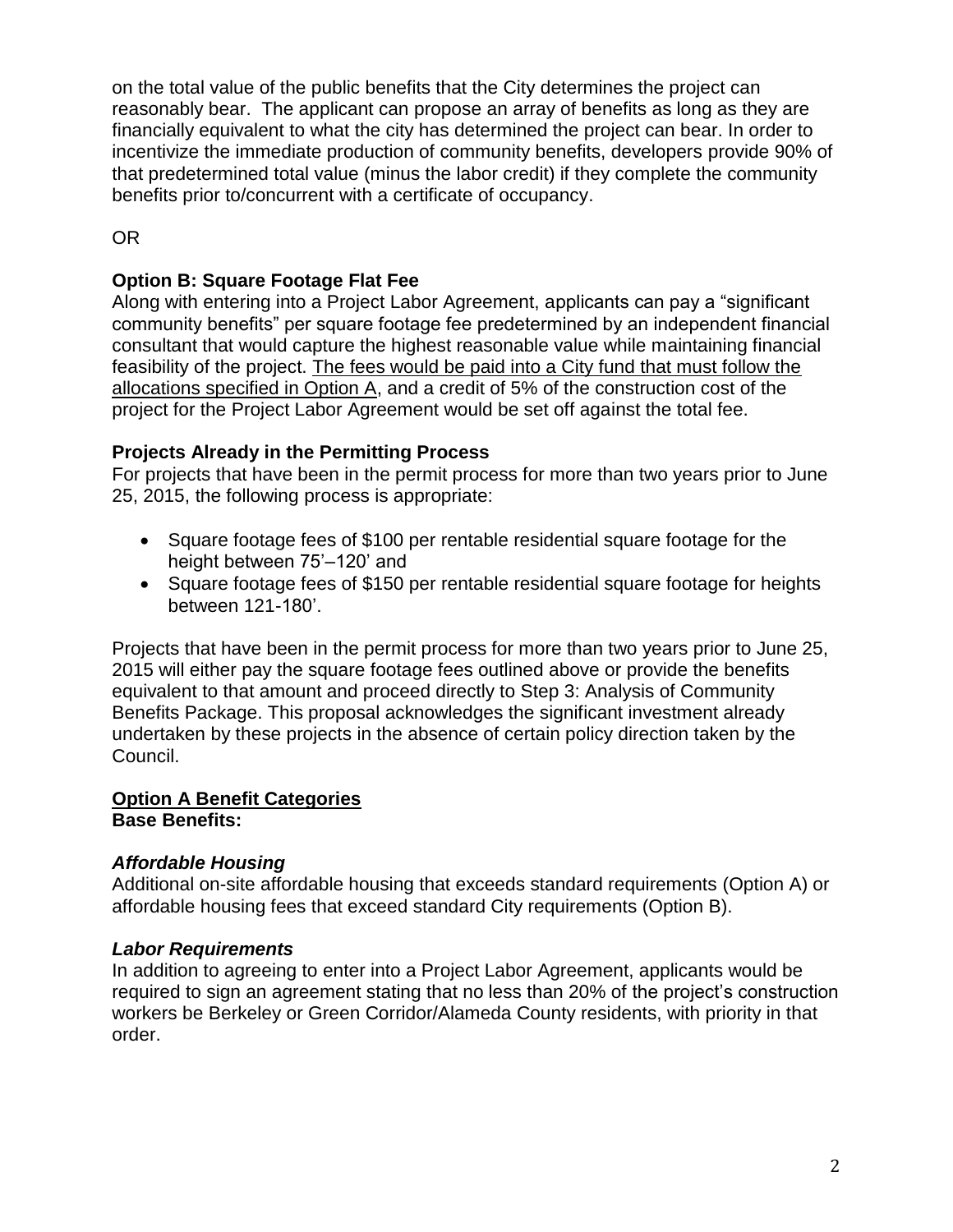## **Additional Community Benefit (choose at least one):** *Arts and Culture*

Provide voluntary on-site or off-site benefits for arts and culture, including publically accessible art or performance space or an in-lieu fee to the Public Art Fund.

# *Street and Open Space Requirements (SOSIP)*

Provide additional funding for SOSIP beyond what is currently required by law or construction of SOSIP or similar/updated projects approved by the City, which can include:

- Improving bicycle networks
- Permeable street paving
- Tree plantings
- Pedestrian amenities
- Transportation mitigations

## *Sustainable Development*

Provide environmentally friendly community benefits beyond what is currently required, examples could be:

- Higher green building standards
- Water and wastewater infrastructure repair and reinvestment
- On-site gray water infrastructure
- Waste diversion
- Rainwater re-use
- **GreenTRIP** certification<sup>1</sup>

# *Restoration of Historic Civic Center Buildings*

Contribute to the restoration of Old City Hall and/or the Veterans Memorial Hall

# *Supportive Social Services*

Contribute to supportive social services which may include:

- Funding for the Housing Crisis Resolution Center (HCRC) or the Downtown Drop-In Center
- Public restrooms

 $\overline{a}$ 

Funding for non-profit organizations serving Berkeley's youth

## **Step Two: Submit Community Benefits Package, Pro Forma and Valuation by Third Party Consultant Hired by the City**

In order for staff and the Zoning Adjustments Board (ZAB) to evaluate the community benefits package selected by the applicant in Option A or determine the appropriate square footage fee per Option B, the applicant must provide a pro-forma showing predevelopment, soft, and hard costs estimates as well as the projected rate of return the applicant expects the project would generate, based on revenues (sales price or rental income stream) expected once the project is completed. This analysis should cover two

<sup>1</sup> http://www.transformca.org/landing-page/greentrip-certification-program